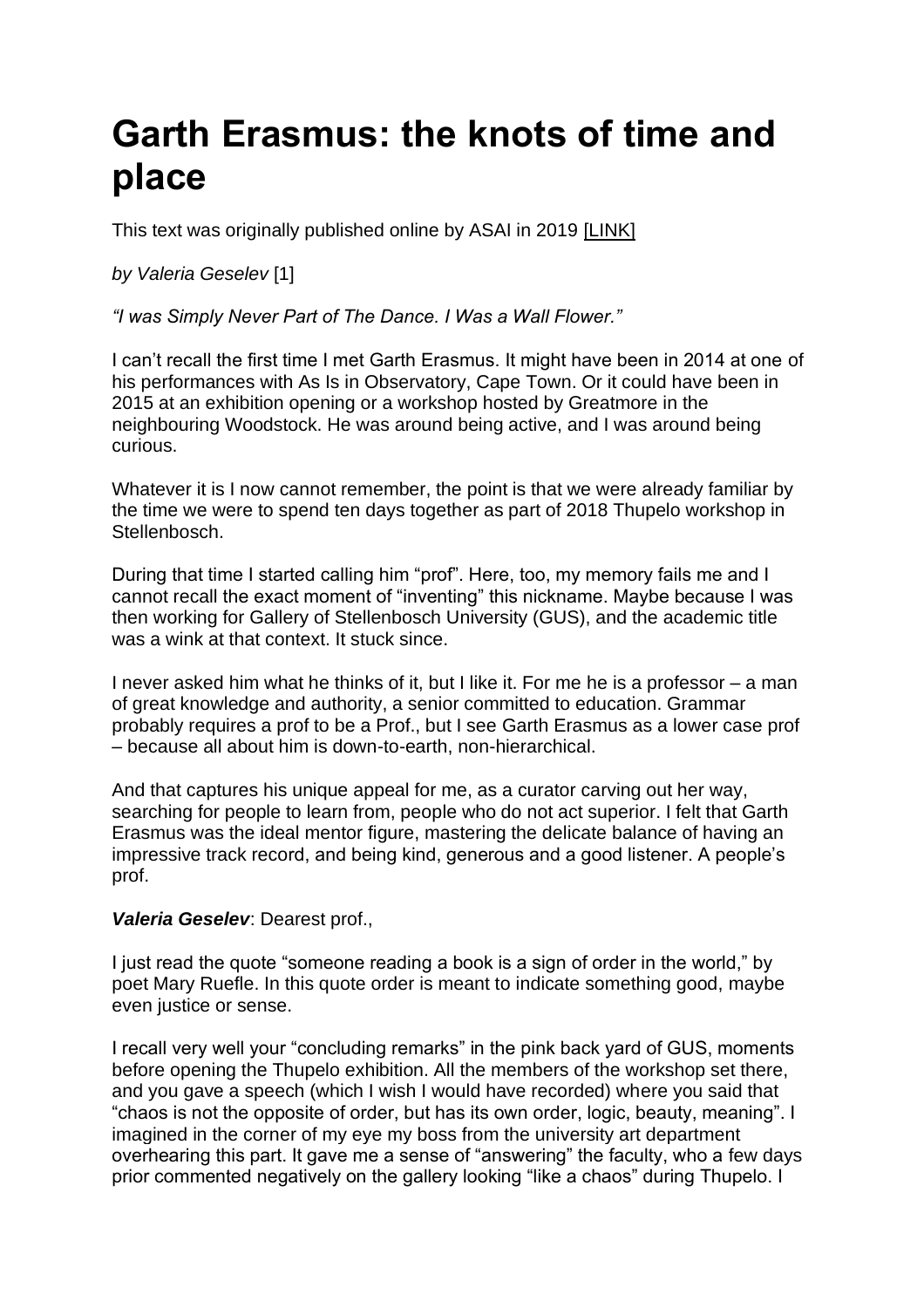took pride in that aesthetic, and felt that your words captured well, and in a nonjustifying tone, the argument in favour of chaos.

Do you remember saying those words? Can you speak about that more?

*[Garth Erasmus](https://asai.co.za/artist/garth-erasmus/)*: Yes. I remember it well because that workshop was so memorable. What I said was that chaos does not mean no order it is the order that exists when there is no leader. It's basically chaos theory as I learnt a long time ago.



GUS during Thupelo workshop, 2018. Courtesy: Garth Erasmus



Garth Erasmus (far right) listening to Thokozani Zondo, a participant of Thupelo, GUS, 2018. Courtesy: Valeria Geselev

I think what your lecturer failed to appreciate was the transformative power of art. I believe in the transformative power of art and I think we experienced that first-hand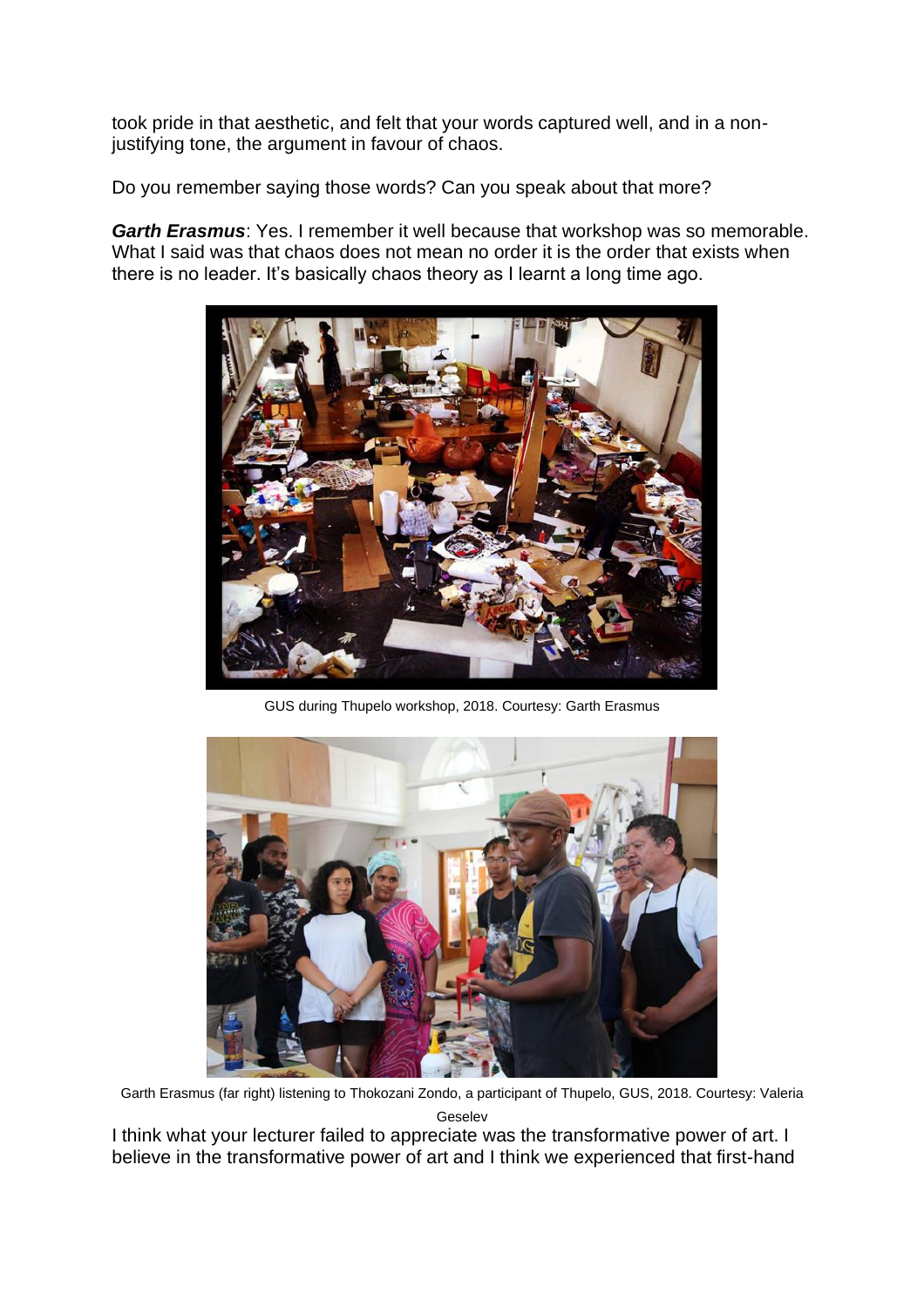with the workshop. It's something I experience all the time with all the art forms, but especially when making group music.

I find that the same principles apply when I'm painting. I always reach a point of being lost but if I persevere beyond the pain barrier gradually the work begins to reveal itself. It's a beautiful feeling and it's that revelation of beauty that makes you want to experience it again and again and again. In music I always say it's the sound of surprise. It's nice being surprised don't you think?

The analogy with the workshop was that what was most valuable was the process rather than the end result … and that the workshop itself was a work of art. We've been socialised to put great value on the finished work of art and not what it took to get there. I think it's Mark Rothko who said something like: " … a painting is not the picture of an experience but the experience itself…". Now, I subscribe to that.

As I said, I especially learnt this in making music. I'm speaking of free improvisation here because that's what I'm involved with and where the value of involved experience is at its most potent. It's no coincidence that music is a group activity, a small social unit. In free improvisation every individual has equal standing and all inputs, no matter what, are equal in value and contribute equally to the whole. There is no instruction and there is no expectation but to start.

We're all dealing with our accumulated yearnings and our dreams – these are the invisible things that make you feel what you feel. So, how you play a note is just as important as what the note is. The same can apply to all the forms of art in my experience. Our greatest stumbling block in all human endeavours is the fear of failure … of making "mistakes" … and these are our invisible enemies that hinder creativity. Do not fear mistakes.

But coming back to the music metaphor, the magic can only happen if the individual sacrifices ego and has an understanding of the common good. I sense that was what happened in the workshop.



Garth Erasmus speaking to participants of Thupelo, GUS, 2018. Courtesy: Valeria Geselev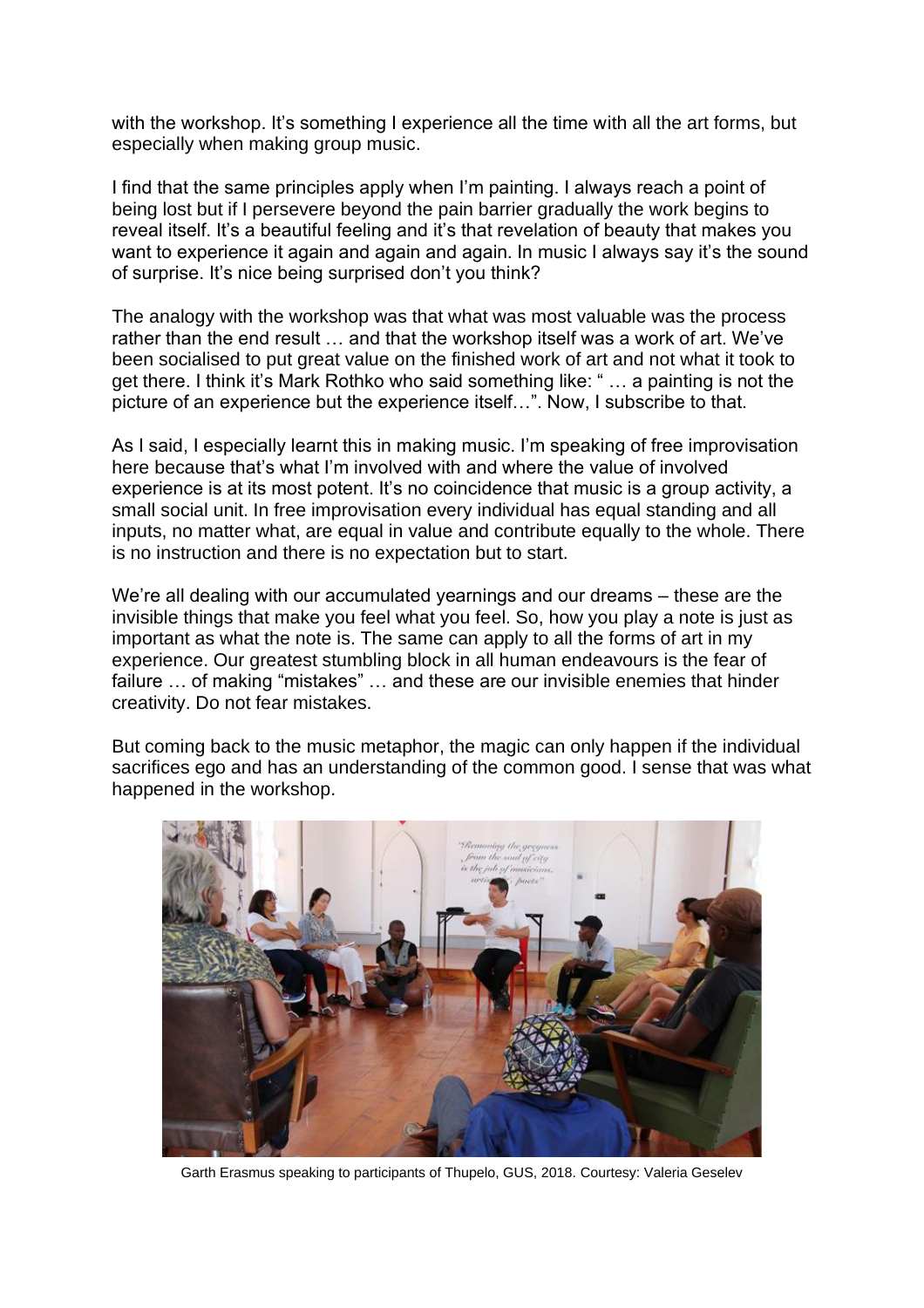*VG*: Staying a bit longer at that workshop, 2018 Thupelo GUS, I also think often of your opening words on the first day. You spoke about your first encounter with Thupelo, the context of its birth within apartheid, and in an opposition to it.

Soon after that workshop I came back to Israel and my mind was occupied with mapping the possibilities of art and curatorship to operate within tense, and dark, political circumstances. To try to describe it – there is a strong environment of despair in the air, creatives are not motivated to lead the way forward, no collaboration between the "sides" Palestinian/Arab and Jewish/Israeli, and resistance to the idea of change comes in ways of disbelief, offence, othering, anger, "nothing new under the sun" narrative.

All this puzzles me, and provokes many thoughts about South Africa, where I lived and worked for five years.

Can you please tell me more about your experience as an emerging artist, encountering Thupelo and the ideas behind it?

*GE*: In many ways the magic, the alchemy, happens when things align. The year 1985 in South Africa was such a moment. I was 29. The time was right. And politically the time was right for the country as well. Ever since the 1976 student uprising, the country was in a slow burn toward a classic bloody revolution. The worsening situation came to a head in September 1985 when the government declared a State of Emergency. Maybe I should give a little personal context in the lead up to that …

I had arrived in Cape Town from the Eastern Cape in 1981 and was working as a schoolteacher. I was also producing my own work all the time and I was part of a very active artists group in Cape Town called [Vakalisa,](https://asai.co.za/peoplesculture/vakalisa-arts-association/) that was closely aligned to the Black Consciousness spirit of the day. The Vakalisa group was full of the local cultural luminaries like James Matthews, [Lionel Davis,](https://asai.co.za/artist/lionel-davis/) Peter Clarke, Rashid Lombard, and many more … Many of our events and media were banned. But the creative spirit was alive and fed by the political flames that surrounded it.

That time there was hardly gallery access for our work, in the sense of the opportunity to exhibit one's work in a dignified way, that is, an opportunity for your work to be considered as "serious" art. This had the effect of us re-evaluating our status as "artists" in a gallery system. That was itself a Western concept and therefore a product of colonialism. We rejected the term "artist" and reinvented ourselves as "cultural workers" as a direct political action.

Painting was my medium and all my work at this time you could say was very clearly political and agitprop in nature. I had immersed myself and was very serious and dedicated to the struggle. But somewhere along the way I encountered moments of self doubt when meditating on the nature of creativity.

Then something happened in 1985. I responded to a small advert in the local newspaper that called for submissions for attendance of a workshop in Johannesburg. That was all. Very mysterious. Anyway, eventually I was accepted.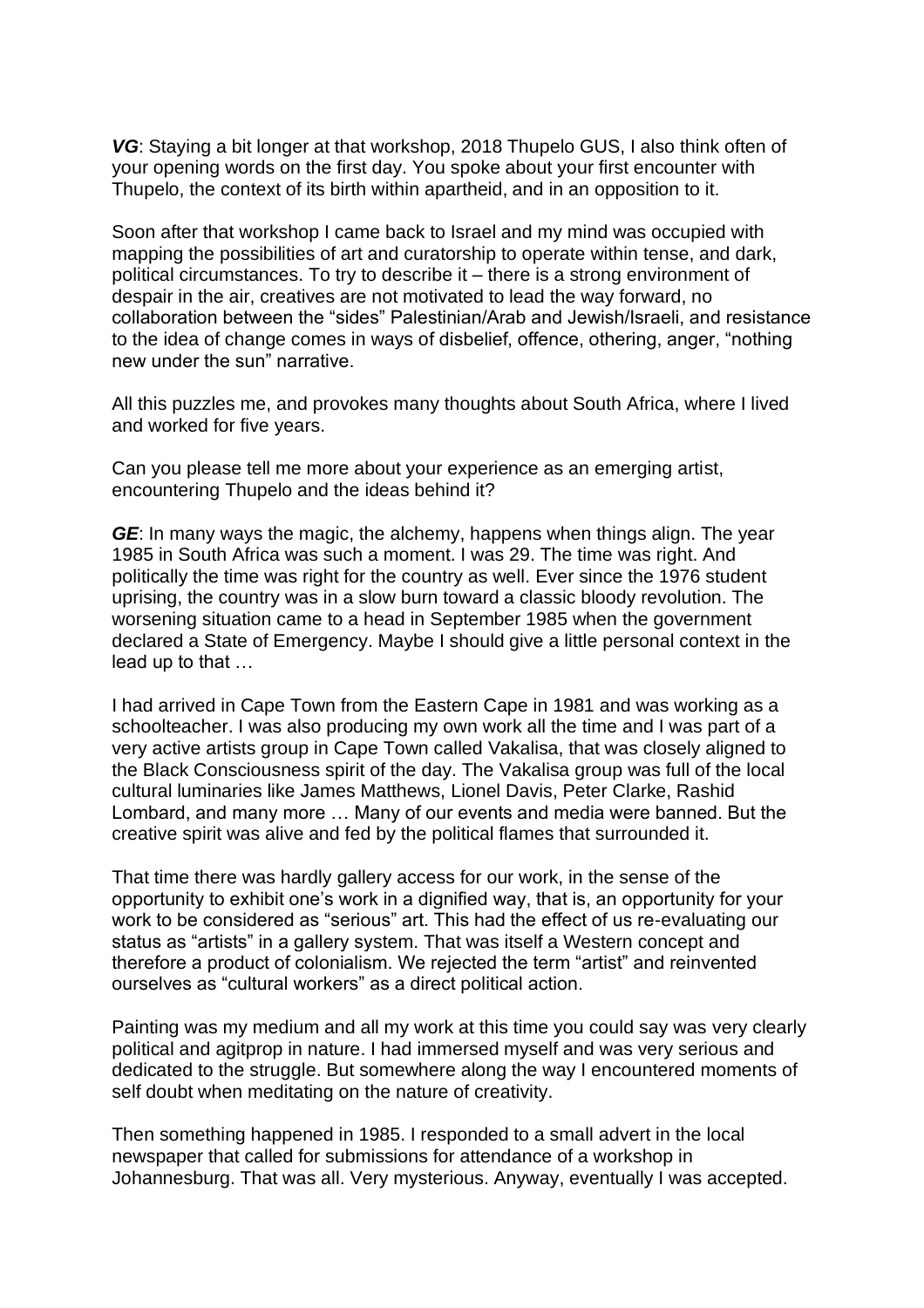So this was how the first Thupelo Workshop came about, organized by Bill Ainslie and David Koloane.

Being at the workshop was like a new baptism for me. It was everything I needed but didn't realise. Do you know what I mean?

Firstly, a fact about Thupelo is that there is no agenda on the form or content of your work ... you have complete freedom over what you want to do. And the other thing – very important – working with acrylic paint! Proper acrylic paint as a serious medium was a new thing in the art world. So that was exciting. And thirdly, the socialising and meeting new people from all around the country, the conversations and sharing of experiences, the sense of community and the realisation that we all share a similar humanity, a sense of belonging.

With all this freedom and abandon I thoroughly enjoyed myself and took full advantage of the opportunity. I've never been quite the same after that.

I would say that for the first time I began to appreciate the abstract qualities of art – dealing with emotions and feelings. I enjoyed the whole idea of being engaged with direct response that is required with this kind of approach.

For these reasons Thupelo was wonderful and fruitful for me and it happened at just the right time in my life. I was old enough to understand that I was still young and naive about things, and I was young enough to know that I still had a lot to learn.

But Thupelo was not well received by the "progressive" media of the time. Because of the level of experimentation by the participants, most of the paintings appeared to be abstract art and particularly like American Abstract Expressionism! So the whole thing was accused of being American art imperialism. And this was the most respected left-wing media. They failed to see the whole exercise as a process rather than an end product. Anyway, after all these years Thupelo workshop is still alive and well.

But in my own development as an artist I would say this moment was an "awakening" and happened at round about the same time as another "awakening" – which was the music.

*VG*: How did your music awakening come about?

*GE*: There are two strands to this story.

Well, firstly, the year 1985 is once again pivotal in this… I had reached a kind of personal crossroads with my artwork. An impasse. To put it bluntly, I was sick and tired of all the political stuff and I felt uninspired because I could feel myself getting boxed-in by general expectation. I couldn't breathe. It was just a feeling, an impulse, that I couldn't put my finger on just yet, but it had been building for a while already. It's about this instinct one has as an artist, an inbuilt drive, to create something that doesn't exist yet. To find your personal voice.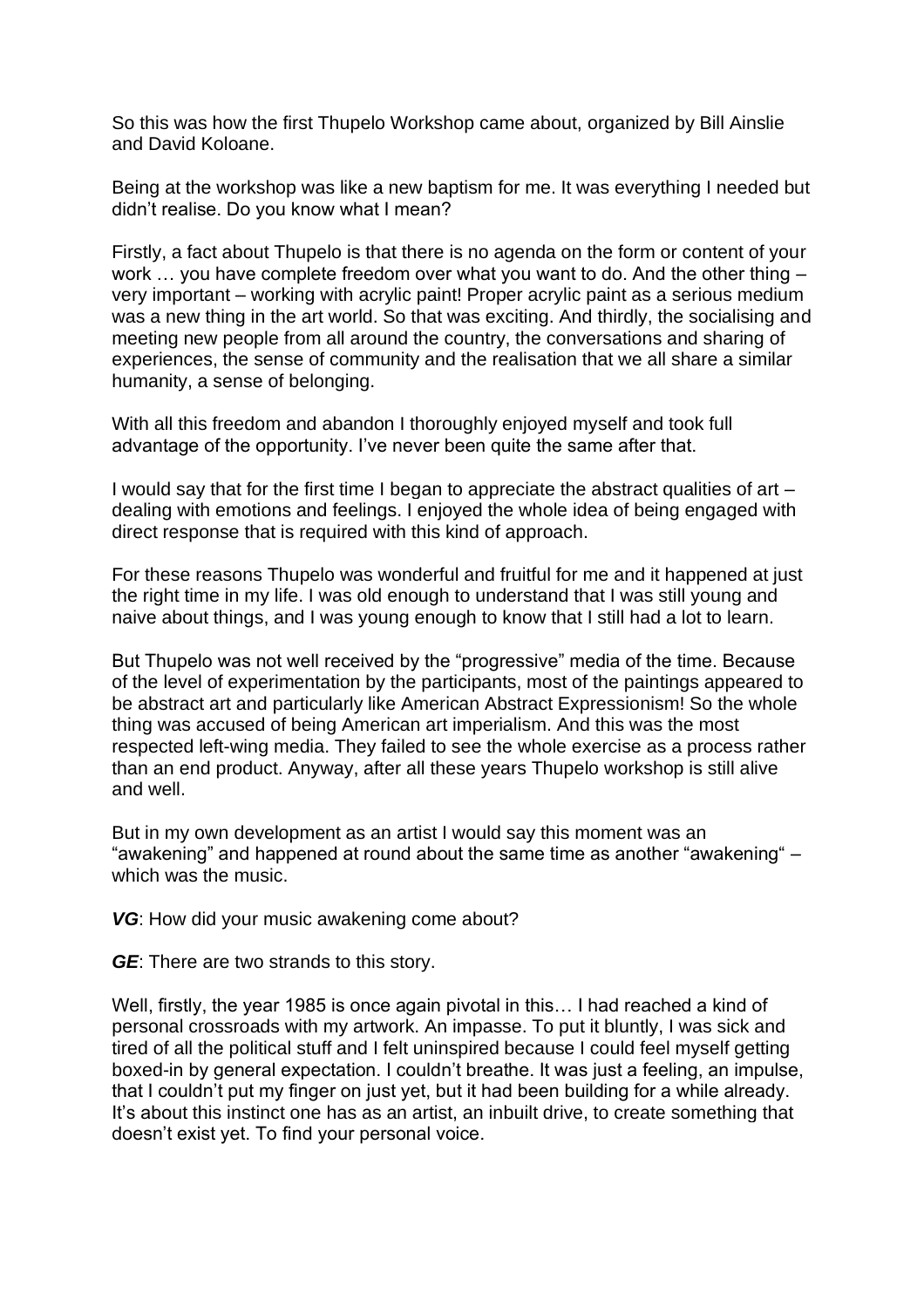I sensed that I needed a change of approach. Then, the State of Emergency happened, which was a lockdown of society… in our case it was the closure of all the education institutions and it lasted a couple of months. I was a teacher at the time and so I decided to make use of the time and start to do something about my artistic "dilemma" and work on my issues. Up until that point in my life I had only concerned myself with painting and so I convinced myself that painting was a dead end and to refresh myself I needed to change mediums. But I had no idea to what… I only knew I needed to change.

But things are not as simple as all that because the issues I had with my artwork were just one aspect of the personal turmoil I was experiencing then… and by this I mean I had deep questions about my ancestral roots. These questions were kind of suppressed due to the pressures of living in political times… there were more pressing things to deal with. These personal things seemed like selfish pursuits by comparison.

Anyway… I had been living in Cape Town for about five years already and soon after my arrival I became acutely aware of my "otherness" in the coloured community. Remember those were the apartheid times and you were classified as a "coloured" person. So, in my naive way, I thought all coloured people had the kind of life and upbringing as I'd had in the Eastern Cape. But in Cape Town I quickly realised this was not so. This is the second strand of this story.

I grew up a barefoot country boy in a dusty little town called Uitenhage. And I had grown up with a rich tradition of storytelling and deep family history going back generations especially on my father's side. For example, I grew up with references to words like "Hottentot" related to identity, rather than "coloured". I grew up with stories of maternal Muslim slave ancestry and stories of slave emancipation. I grew up with love stories of all these characters. I could name names. All these things made up the strange fabric of who I was.

I assumed that all this was the default experience of coloured family life. But, as I say, this assumption changed in Cape Town. By this time I was mature enough and reasonably politically aware to understand why. So, during the lockdown of the State of Emergency and to start satisfying my curiosity, I decided to visit the Social History Museum in the Gardens [2] and this had the effect of changing me forever.

Walking through the indigenous history exhibits, I was moved by everything I read and saw, but especially by the section devoted to the musical instruments. The forms and shapes of these objects and reading about their function and place. There was a strange beauty about these objects and the fact that they made music simply compounded the mystery. It was an overwhelming experience.

I was overcome with wonder for a history that was completely foreign to me. And the realisation that all this was intimately connected to my existence awakened a sense of mission in me. For the first time in my life I was exposed to words like "indigenous". In a flash of inspiration I saw the solution to my dilemma about my artwork. I realised then that my instincts were correct and that I should move away from painting… I should do sculptural or three-dimensional work instead!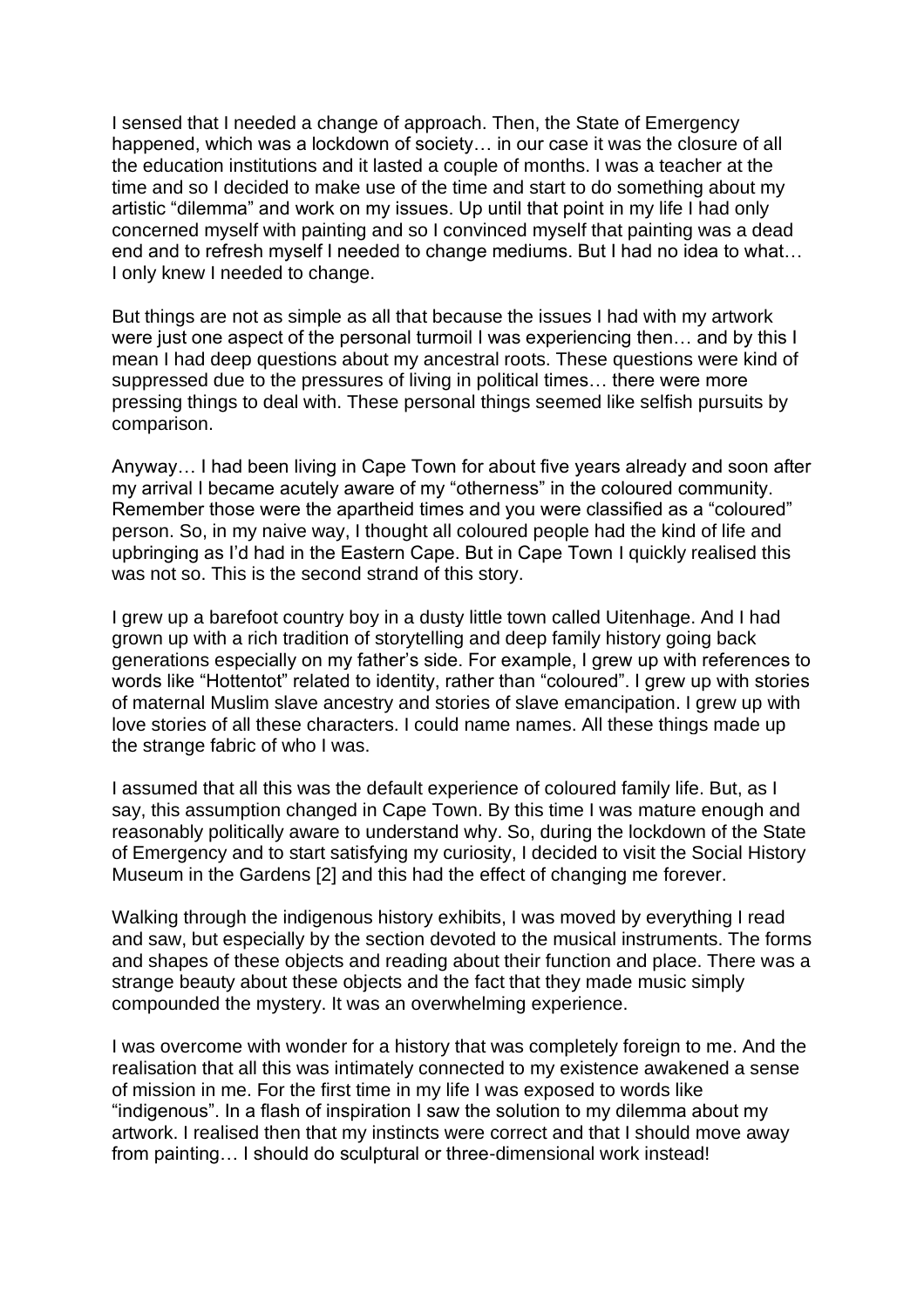Right there, a clear vision formed in my head: I would start working in wood. After all, I had been quite good at woodwork in school and I would create sculptural-type works inspired by the forms and shapes of the musical instruments I had seen. The instruments were simple in nature… mostly bow-shaped forms, branches, sticks, and so on. It was their physical presence and not the music or sound that interested me.

I think here I also have to say this to you, for context, that unlike today's modern museums, you should imagine an old-school museum type of experience. There were no auditory examples of the sounds these instruments made. They were just mummified objects encased in glass boxes. So, this separation, this partition, also becomes a metaphor for me.

Anyway, filled with this newfound energy I went home and started working on my ideas of sculptural work. As a start, and to warm up to my new quest, I simply fashioned some instruments to the best of my memory. Especially the bows, which were easy to do.

But then, of course, what happened was that the sound happened! And when I heard the sound it spoke directly to my soul and it completely took over my life and I never ended up with the sculptures I had envisioned. It took me on a path of music-making and sound and performance and culture reclamation and self-discovery.



I still play some of those instruments I made in 1985.

Garth Erasmus playing with As Is, Moholo LiveHouse, Khayelitsha, 2016. Courtesy: Valeria Geselev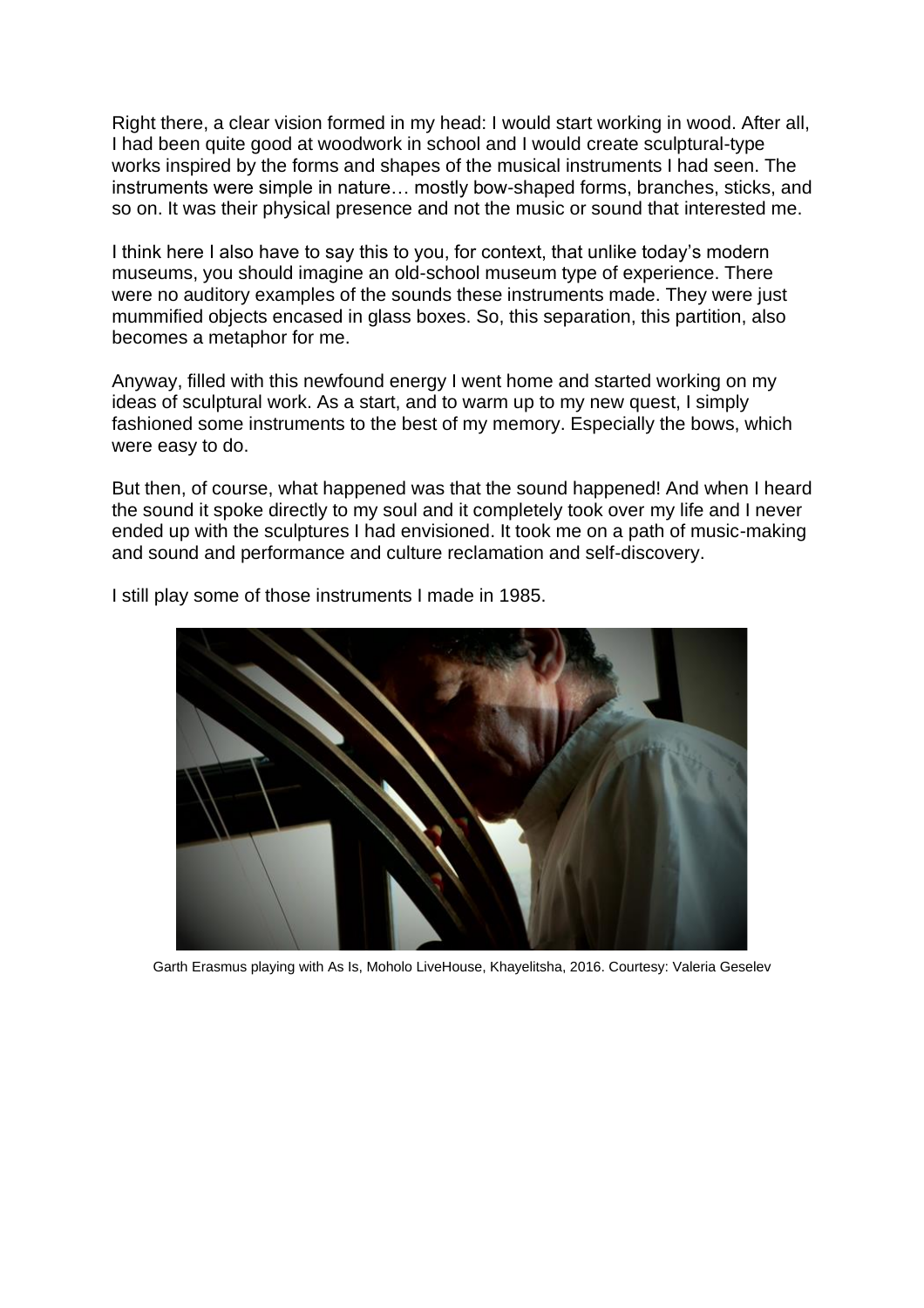

Garth Erasmus playing with As Is, Moholo LiveHouse, Khayelitsha, 2016. Courtesy: Valeria Geselev

*VG*: I have been passionately following your posts on social media. Lately you have been posting about poet James Matthews. What is your story with him? Do you have a list of inspiring elders, or inspiring folk, muses, artists who help you keep on track, not necessary older than you?

*GE*: The recent activity around James was because he turned 90! And it was a real celebration because he is what can rightly be termed a true living legend. James is a natural attractor and I am very lucky to have had the privilege of meeting him all those years back.

James was one of the elders in Vakalisa that the young guys like me looked up to. Even today he carries the proper aura of a political revolutionary with the bohemian lifestyle and a creative genius. Just being in his presence was inspirational.

Lionel Davis is another. And it's amazing that both James and Lionel were in Vakalisa! These men were examples of exemplary artists who were politically sophisticated and who dedicated their life work to the upliftment of others. I wanted to be like that. My relationships with them have only grown stronger over all these years. We have worked together and collaborated on countless occasions. In their own ways they have been like father figures and have always been encouraging toward me. I think that they like my work.

What I learnt from them is about taking this thing called ego and being careful of its influence. To recognise its distracting nature. How this can take you off course. Other inspiring elders in my life have been David Koloane and Bill Ainslie. For the same reasons. They all had a genius for living.

**VG:** While we were conducting the interview you were helping to organise a memorial for David Koloane, who died recently. What thoughts or feelings did that experience inspire in you? How do you make sense of death?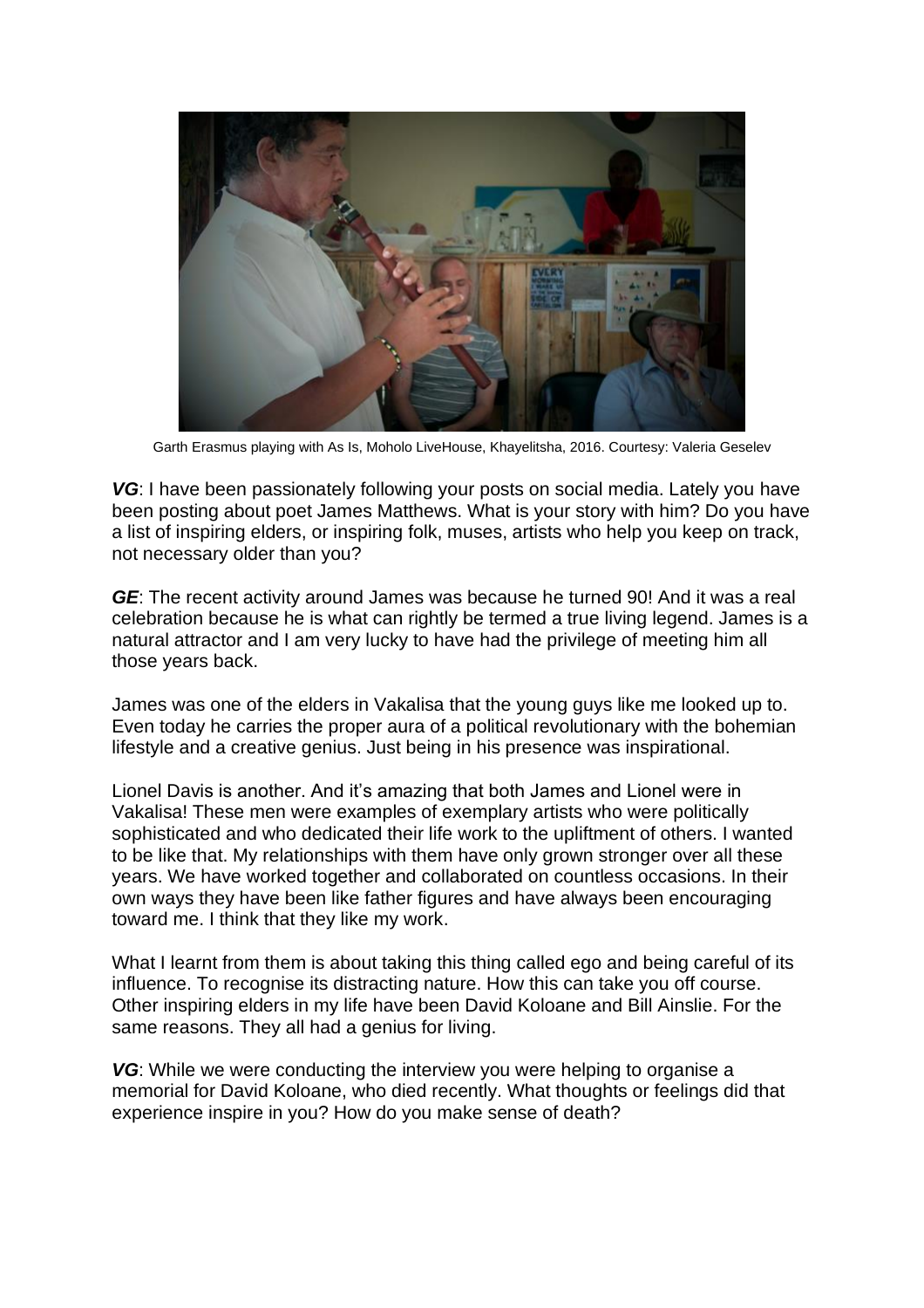*GE*: Yes, Bra Day died recently. He meant such a lot to the art community. He was a stabilising force for the younger generation, guys like me, back in the 1980s, when there was a sense of hopelessness. He came into my life at exactly the right time.

So, this memorial was in a sense a debt of gratitude to the passing of a great African elder. A statesman. But on a personal level, my dedication was also in respect to my many interactions with him over the decades, and especially a particular workshop in KwaZulu-Natal when the two of us shared living quarters for ten days.

I'm at the age now where death, the passing of older family members, and friends, is so frequent and I become reconciled to eventual demise. I become more and more aware of mortality. I cannot make sense of death, except that it makes sense of life for me. There are now more yesterdays than tomorrows. It's a great consolation. The feeling that you have to make the most of the time you have and to make the most of your potential. Live life wisely.

*VG*: Our creative paths are designed by people who we encounter, and also by places. The right space can be as much influential in guiding artistic development as an inspiring elder. For me, one such space was Tagore's in Observatory. I saw photos of you playing there. How was your experience of this small jazz bar? Which spaces serve as personal landmarks for you as an artist?

*GE*: Tagore's was a beautiful and nurturing space and playing there with various formations was a big development in my technical growth as an instrumentalist. I've been playing there on and off since around 2010. It was an environment that encouraged creativity, so for me I used it as a platform to go for the free improvisation thing that I was into.

The other deep connection is to District Six Museum. I was involved from the very beginning around 1996-7 onwards, with the installation of all the artefacts which are still pretty much unchanged to this day … in fact, I am the one who chopped in all those nails for the pictures to hang, for some painted banners and so on, but very much part of the team responsible for its interior design.

But the deepest connection to a space is to Greatmore Street Studios in Woodstock. I was one of the artists who founded that place. It was established in 1996. It was a major cultural move coming out of the post-1980s experience and the fulfilment of a dream for Cape Town. I'm very proud of the achievement … a humble studio space for previously disadvantaged artists where one could rent studio space and work in dignity. Except for Tagore's, the other two are still around.

VG: Let's dive into your art, using a particular work or series. If you could describe it, the making of and the idea behind it?

*GE*: Well, I have lots of work and they all seem to follow certain patterns that quickly becomes a series. So there are many series but the one I'm most proud of is the XNAU Series because at the time I thought I was creating my own new art medium.

This was in 2001 but it continues for however long I wish really. XNAU is pronounced like the word "now" but with a click at the beginning. It comes from the KhoiSan word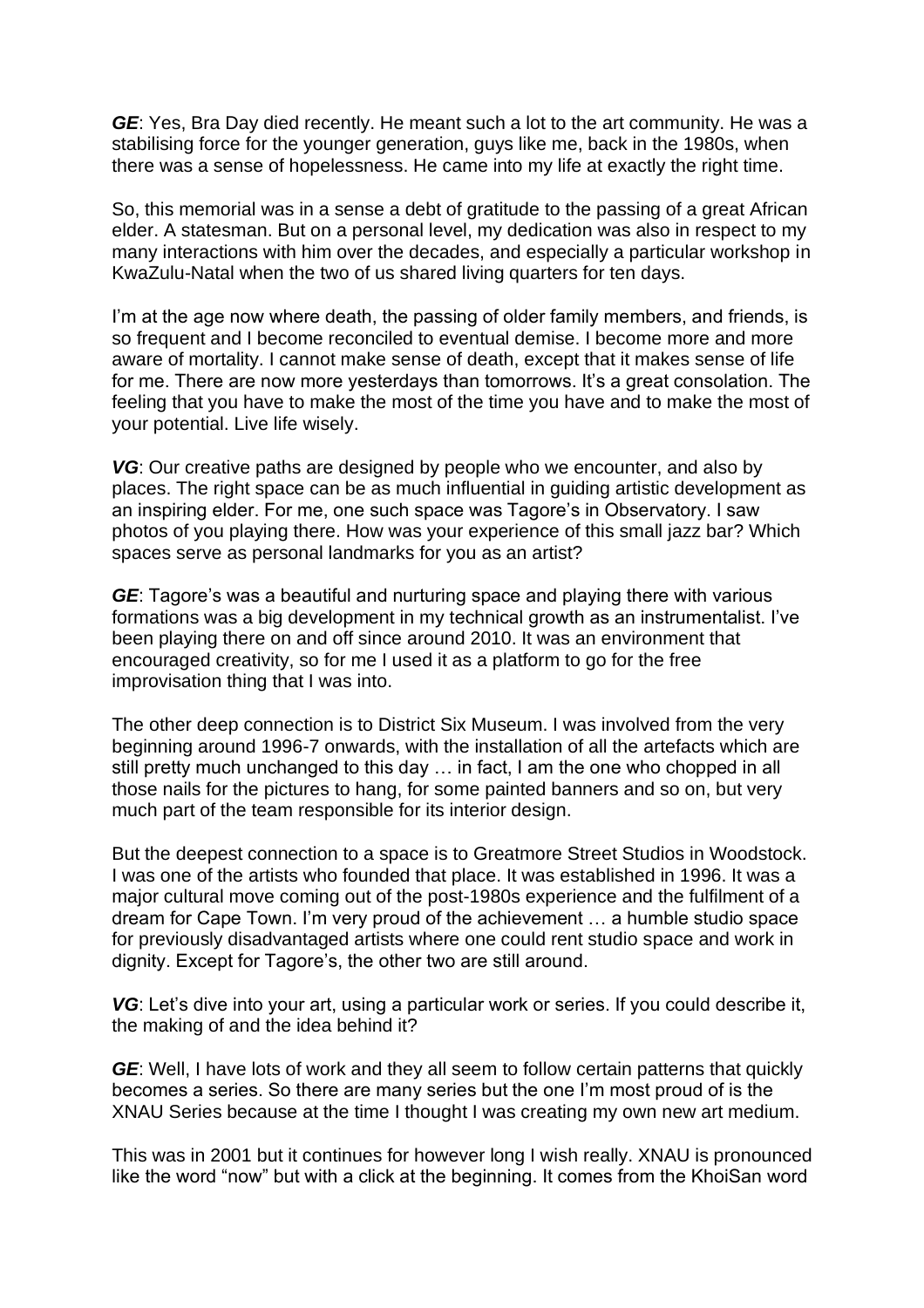meaning initiation.

At a certain point in my life I embarked on a path of personal healing or therapy coming out of the precedent socio-political era and its attendant trauma. Now that sounds as if this journey had a starting date or operated like an on-off switch, no, it was a gradual process and had already started happening inside my body before I was intellectually aware of it. But when I became aware of it intellectually, I realised that this decision in itself was a political act and was my way of reacting to the changes happening in the country.

For the sake of context I should add that all this derives from a feeling of being betrayed and abandoned by the ANC government in their marginalisation of the "coloured" community and their attempts to redefine "indigenous" and to hijack the UN proclamation on Indigenous Peoples Rights (which they signed) for their selfish gain.

So, the XNAU means the embracing of my true identity as an indigenous identity and the shedding of an imposed colonial identity. I find it funny how the word decolonialism is so trendy these days but this was decoloinial way before it was fashionable.

I have to also quickly explain this notion of "initiation" in the sense of the XNAU because it means a different sort of rite of passage. It means a spiritual reconnection to your culture from which you've been cut off.

That's the background to it, but how it came about was like this: In 2001 we had a traumatic experience when our house burnt down. It was completely destroyed. For three months after that, during the rebuilding and being on the site and seeing the walls all the time, I became fascinated and absorbed by the markings on the walls. It's a bit like looking at clouds and seeing pictures in the formations. To me a strange kind of beauty was left as residue and it excited my curiosity.

Mother Nature as artist and fire was her medium! I thought it was powerful and I was soon determined to try to "copy" this to get close to the force of nature. So, months later, when I was back on my feet again, I started experimenting with flame and working on paper and scorching it. Basically I was "finding out" how this "medium" works. Well, to cut a long story short, I eventually found a way of taming the medium and so the XNAU DRAWINGS were born. The fire drawings.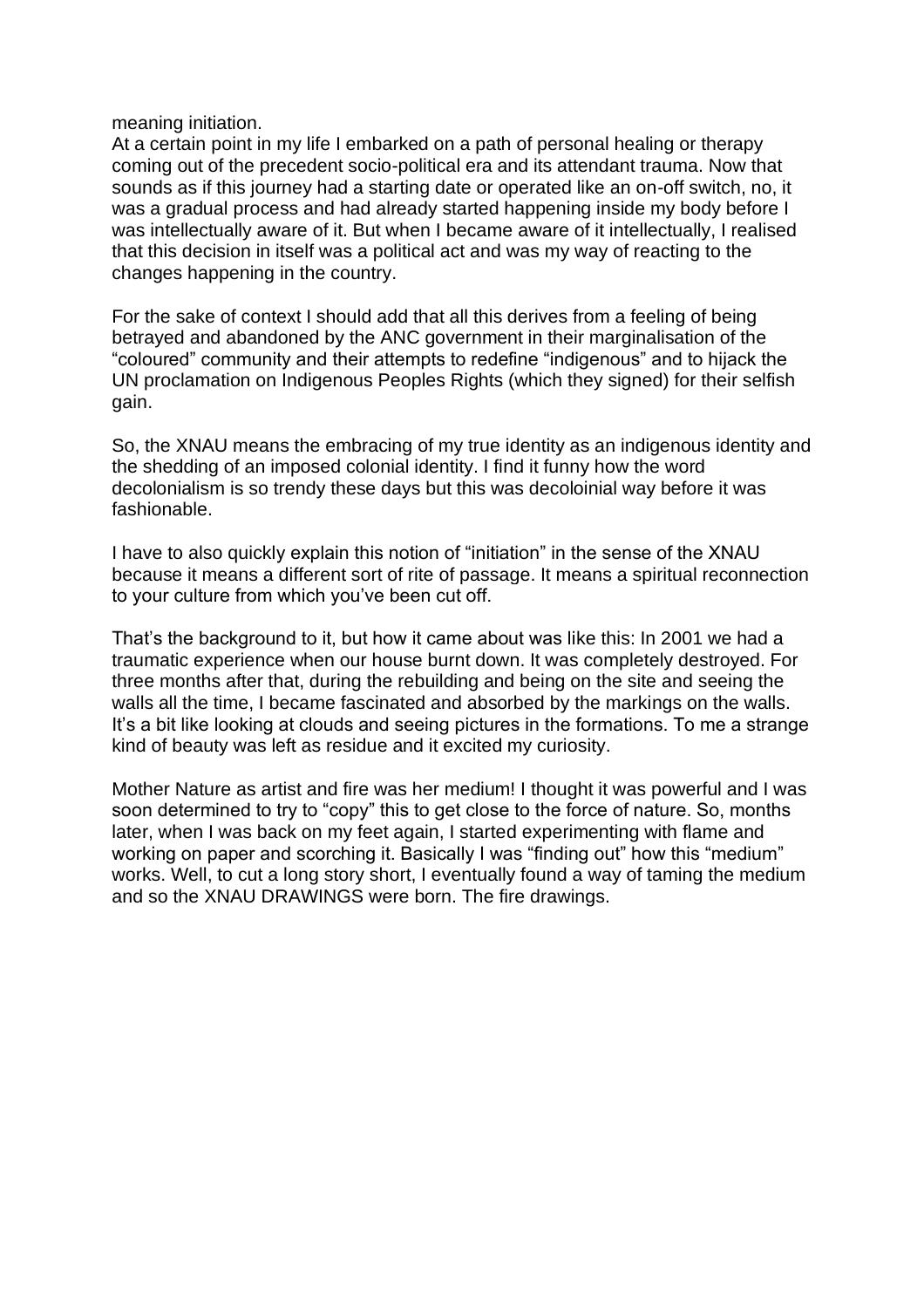

XNAU DRAWING, Self Portrait, 2002. Scorched paper

![](_page_10_Picture_2.jpeg)

; XNAU DRAWING, 2007. Scorched paper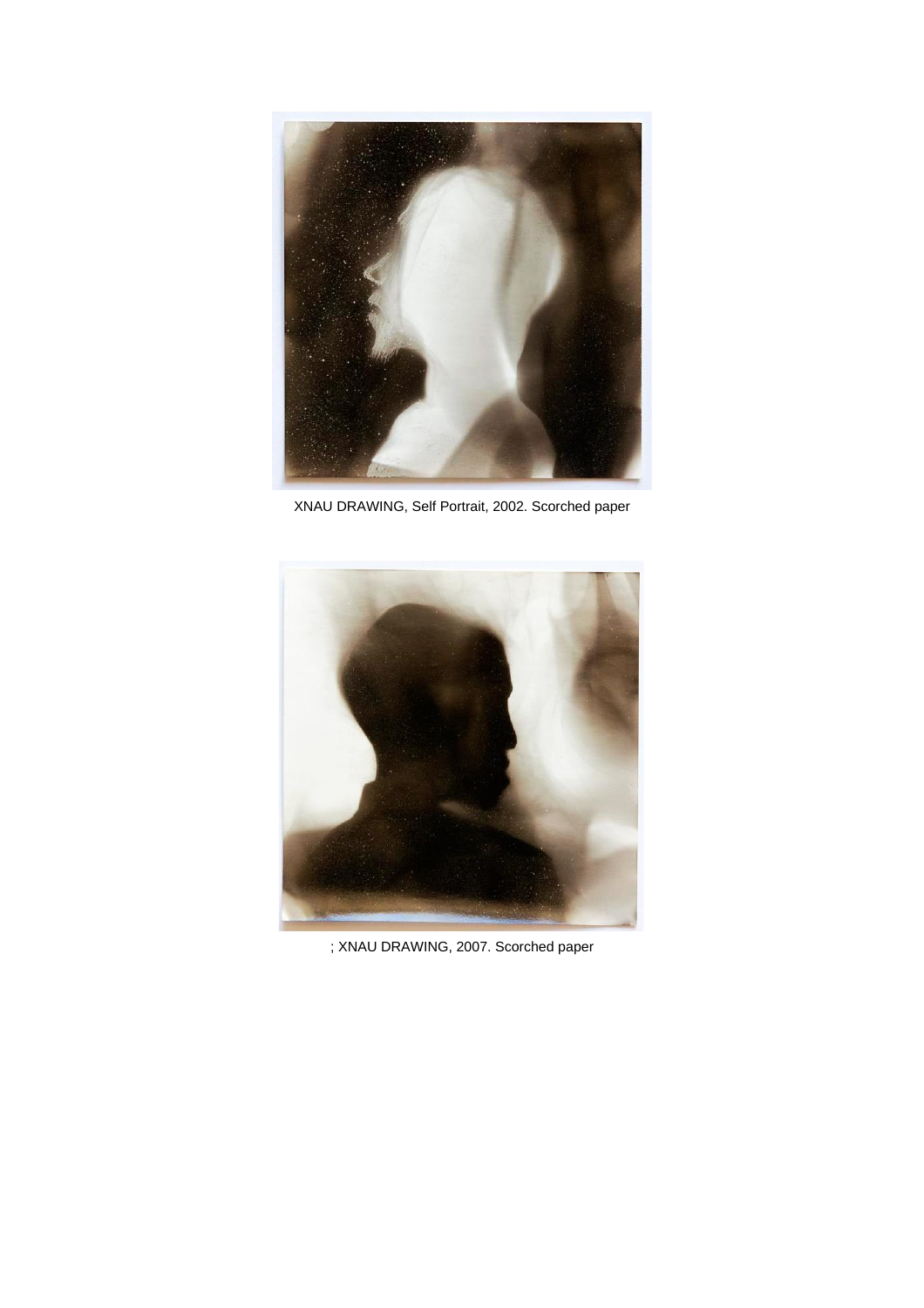![](_page_11_Picture_0.jpeg)

XNAU DRAWING, 2007. Scorched paper

![](_page_11_Picture_2.jpeg)

XNAU DRAWING, 2002. Scorched paper and correction fluid

It changed me. It shifted my consciousness about myself, my work, my approach to materials. It changed everything! I appreciate this in retrospect because now I have a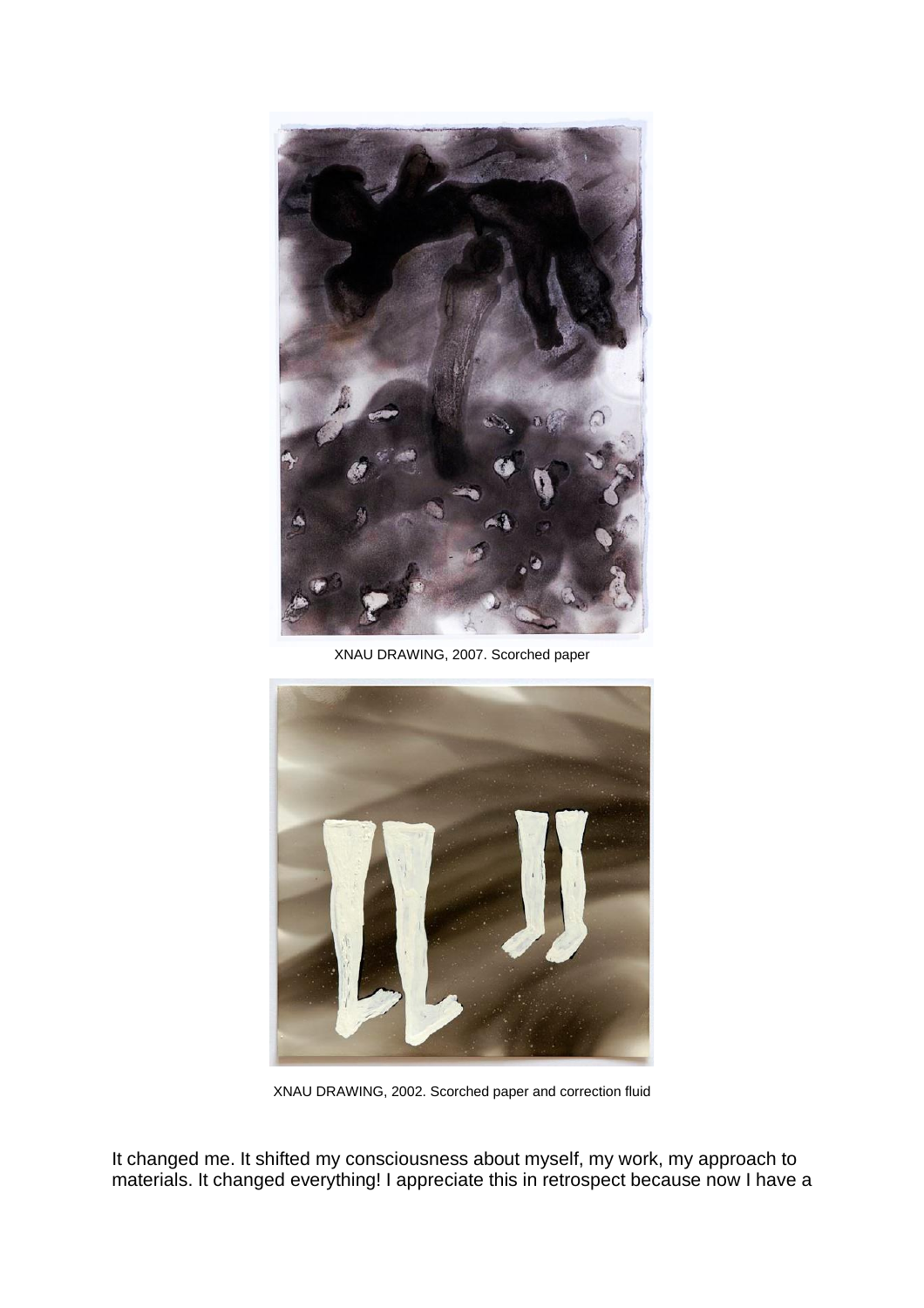wider angle view over time. The fact of working with flame, or fire, influenced my selfreflective side, because at a certain point thereafter I realised there was a pattern to my work and my interests, a subliminal narrative that was insinuating itself.

I realised then, with all the different mediums I was working, and also the music, that these were closely tied to the elements of nature. Over the years I had been working with: sand mixed into my paintings (the earth element), then the music thing took hold in my life especially with the wind instruments (the air element), and then of course the fire drawings came along (the fire element). The water element came later with another new medium I developed in a series called AKWA, but that's another story altogether.

*VG*: Now you must tell that AKWA story, because my curiosity is provoked.

**GE:** The word AKWA is my Africanisation of "aqua". It's the name of a series in which the fundamental element is water. It is a medium of my own invention, and the final element to round off all my work with the elements of nature. It came about by accident through a number of mistakes and was a complete discovery. I won't describe my exact process because I want to protect my intellectual property… hahaha ... but I'll give you an idea how it came about.

The only time I ever had a studio in my life was a brief period of four to five years when I was one of the artists at the inception of Greatmore Studios in 1996-7. I've tried to have a studio at home but that doesn't work, not with a family life. So, in the early 2000s I changed gear and abandoned working on large scale. My art life was taking on a more and more nomadic type of character, as I was traveling more and more. I had to make do with working in makeshift spaces. I wanted to be a mobile intelligent unit. So I got into the habit of working on drawing book sized pages and even smaller.

This one time I was working with ink and cleaning my brushes in a small bath of water. Somehow some pages fell into this bath of ink-stained water and lay there for days in my absence. When I discovered them, the pages had been completely saturated on both sides with this dirty water. Much like the process I described in the fire drawings, the ink stains had spread and made these very interesting and ghostly markings… so interesting that I wanted to emulate them.

So it set me on this trip to "understand" what actually happened and how to "control" what happened. I eventually worked out that the secret was in the saturation process and that different grades of paper had differing saturation tolerances and different characteristics in holding the ink. I developed a method of cutting paper stencils as a figurative element, saturating these with ink and water, and then imprinting these very primitively by hand onto the pages that have themselves been saturated and prepared in these ink and water baths. It is a wet-on-wet process.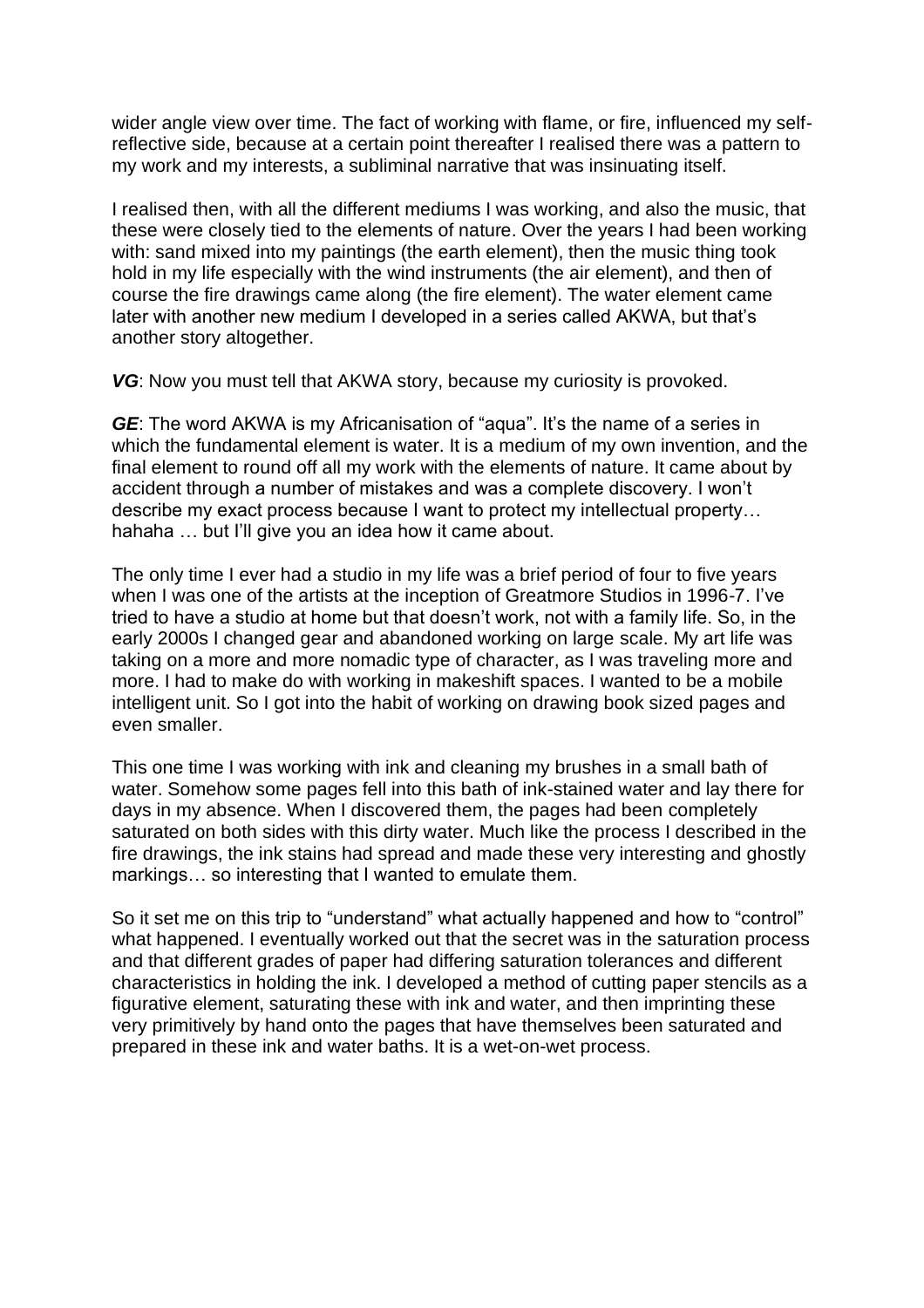![](_page_13_Picture_0.jpeg)

AKWA DRAWING, 2015. Ink on paper with collage elements

![](_page_13_Picture_2.jpeg)

AKWA DRAWING, 2009. Ink on paper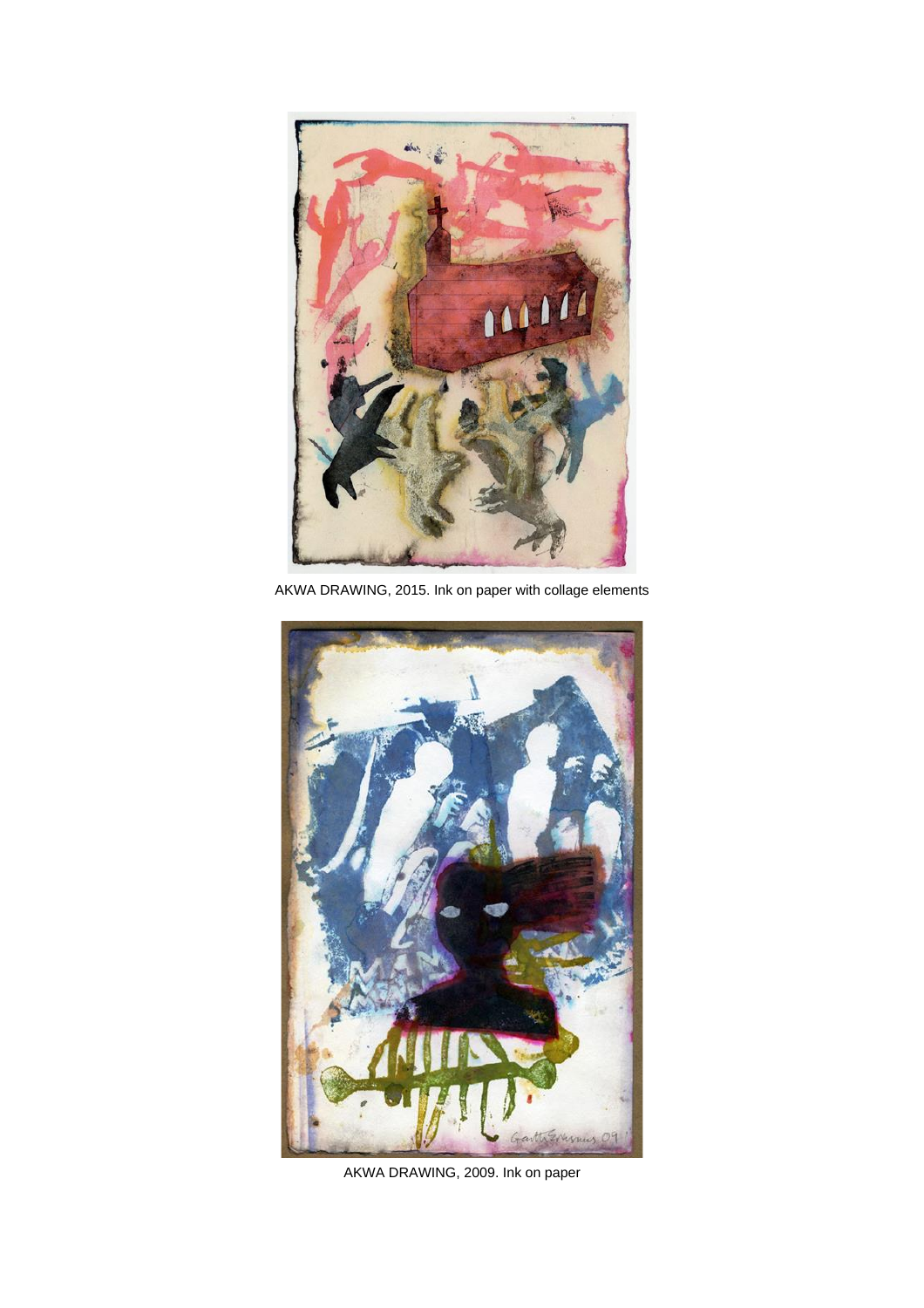![](_page_14_Picture_0.jpeg)

AKWA DRAWING, 2014. Ink on paper

![](_page_14_Picture_2.jpeg)

AKWA DRAWING, 2009. Ink on paper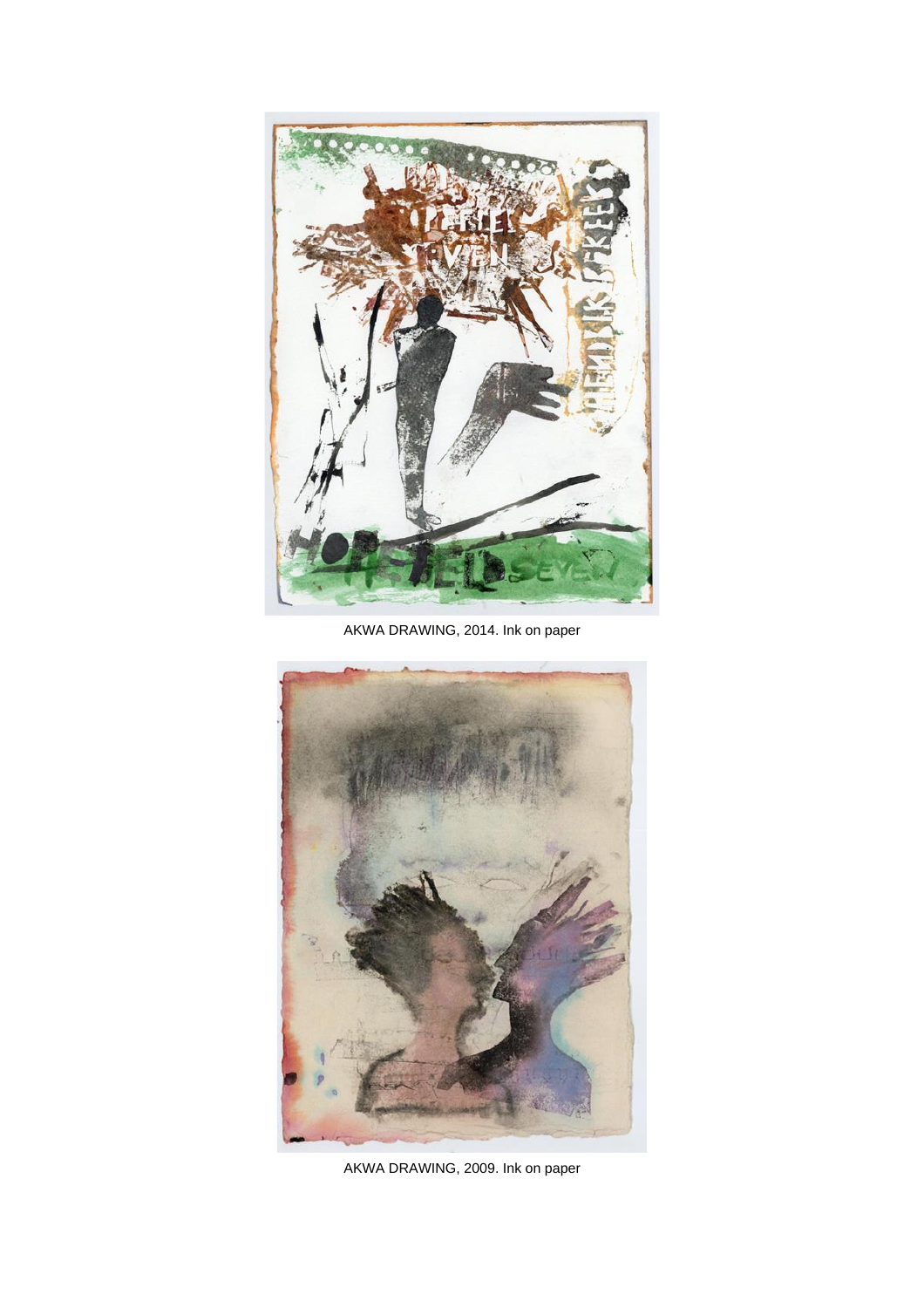My role is simply to guide the figurative elements in the watery spread. I enjoy the lack of control and am a spectator as a strange kind of alchemy happens on the page. Like magic.

In general, I enjoy this lack of control and seek this out in the mediums I use. It's easier with music where you can let yourself go, so it was through the music experience that this first happened where you get into a trance-like state. With visual art it's a bit more difficult, but I've been doing this for so long already.

If you have a thorough understanding of your medium, then you will recognise its vulnerabilities…. then it's a matter of strategically allowing the vulnerabilities to occur and enjoying seeing what happens. But it starts with you. It starts with your inner state. When you reach a certain temperature things become malleable.

*VG*: What is the latest artwork you have made? Can you describe it for me? Could you roughly estimate how many works came before it?

*GE*: I am busy with a series of what can be called "sand paintings" with the working title "The Rain's Footprints". It's a series I'm very excited about. Actually, I'm getting back to a medium that I first started working with many years ago and neglected in recent years. But at the 2018 Thupelo workshop at GUS I had a moment of reawakening when I rediscovered it.

Basically, I work with sand, building up layers on a 2-D surface … the layers are interrupted and played with in all kinds of ways. In the end there's a surface relief that's quite dynamic and this comes alive at night or low-light conditions with its shadow play. This opens up interesting possibilities … and one I'm inspired to attempt is filming this dance of light or dance of shadow.

I've been working with sand since the late 1990s, but then it was still integrated into other materials and methods. I've only started working it as an exclusive medium since about 2007. The sand medium, i.e. earth, ground, grounded-ness and so on, is the final element in the elements of nature that have been the corner posts of all my work since forever.

All these things coexist equally because there is no separation in the meaning they have in my life and here I'm talking about dwelling on the issues of identity as they apply in post-apartheid South Africa. In my case, it is in living the KhoiSan and First Nation identity-complex and brings sanity to my life. So the meaning of all this is nothing more than art therapy to me … a way of healing myself as the "I" in society.

The beauty of the elements-of-nature aspect of my work has been that none of these choices of mediums were consciously made … each came about totally organically, by accident.

There are literally hundreds of compositions, I don't keep count and only the XNAU Drawings are numbered … and so far in the 230's I think.

VG: Can you tell more of that identity complex you referring to? How does it express itself in your everyday life? And how does art heal you in that regard? Is it more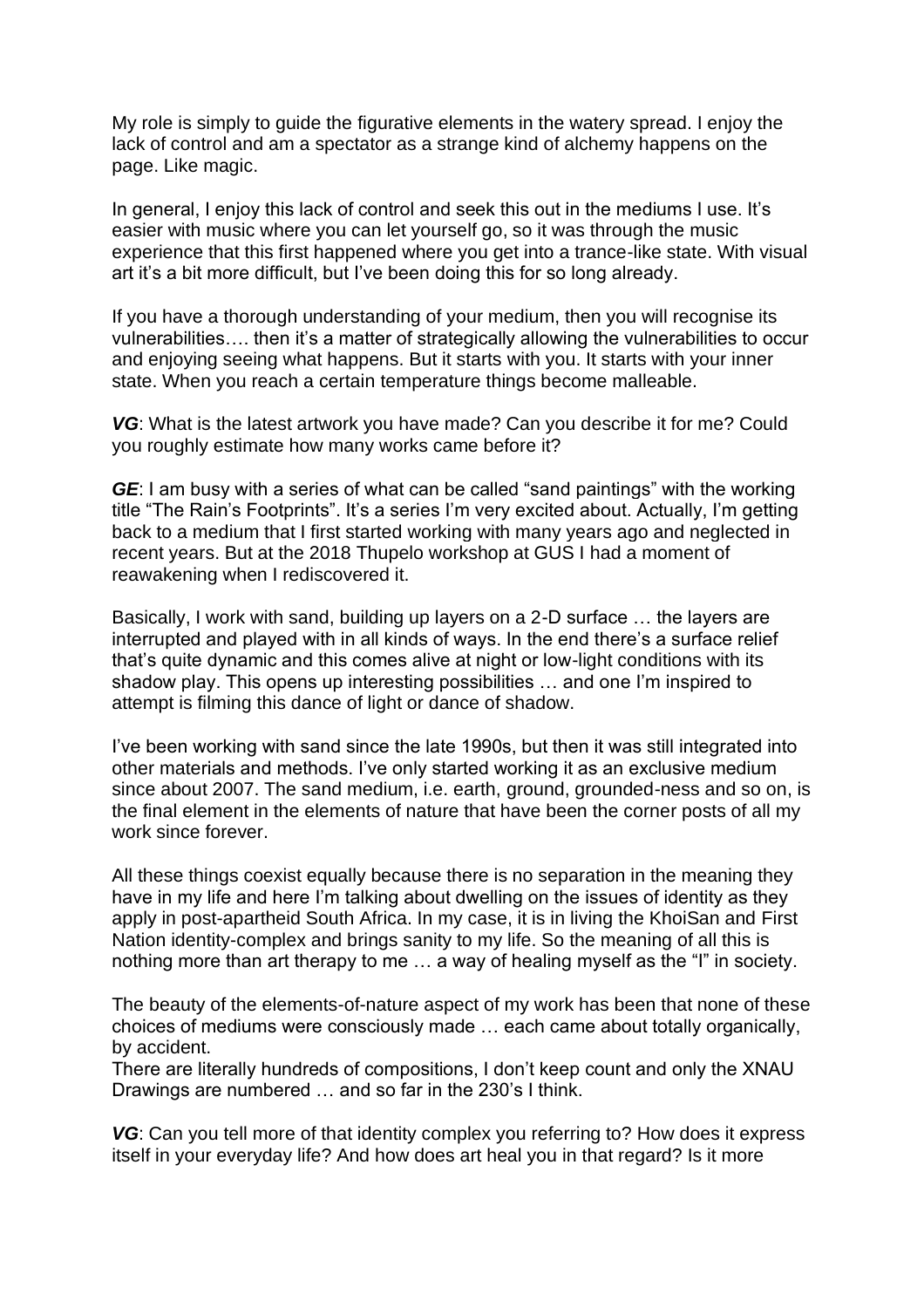about the process? Do you see people around you with the same complex? Do you see in them other ways of healing?

*GE*: The ANC government has failed us in many ways. Betrayed, is a better word. One of those is to fail to have acknowledged us as a post-traumatic nation that needed spiritual healing. What we needed was a national agenda that looked at the state of mental trauma and psychosis. It is a unique suffering that needed an imaginative response.

We have inherited racism, crime, poverty, and so on ... how can one just carry on? At the time of the TRC was the right time maybe. But first we needed to recognise it and we didn't. This is what money can do, so now we have an added trauma of greed to deal with.

Anyway, as an ordinary person with a family I am left to deal with my healing by myself. This is how I felt. We have been left and abandoned to deal with all the classic consequences of a post-genocide, post-colonial, post-apartheid society by ourselves in our individual corners.

For example, the government's insistence on using racial categories on official documents (for the purposes of affirmative action) is a failure to recognise what sort of trauma this had historically on communities. Still using the word "coloured" as a racial moniker betrays a lack of understanding of deep South African history. So this is where it becomes personal – because I belong in this box. For me it is a willful ignorance with political motives and a means of subjugation. It is nothing more than an apartheid device still applied.

My way of a strategy to personal healing is dealing with these issues as material in my work. I feel healing happens in the doing. The doing is the process of course.

What I'm referring to is the struggle for the rights of indigenous people as it's laid out in the UN charter and to which South Africa is a signatory (after 1994). In our context the indigenous I'm talking about is the KhoiSan. And the KhoiSan is the root culture of what is referred to as "coloured" people.

For many years now I have been on this personal journey of informing myself about this rich history – especially the discovery of historical events and looking at the etymology of certain words, place names. By highlighting these things in my forms of expression – hopefully it touches people in the same way I was touched at the moment of discovering… the moment of illumination is usually a moment of beauty and beauty is an element of art, isn't it?

In my work this finds greatest potency in the music-making or the exploration of sound… in the instruments I design and make and play. These are inspired by and based directly on indigenous knowledge systems. Then there is the performance aspect. Music has to be performed. Therefore, it follows that you have to practice your culture if you have to perform it.

What I see happening around me is a wonderful awakening... more and more I see and hear ordinary people expressing their consciousness about these things… in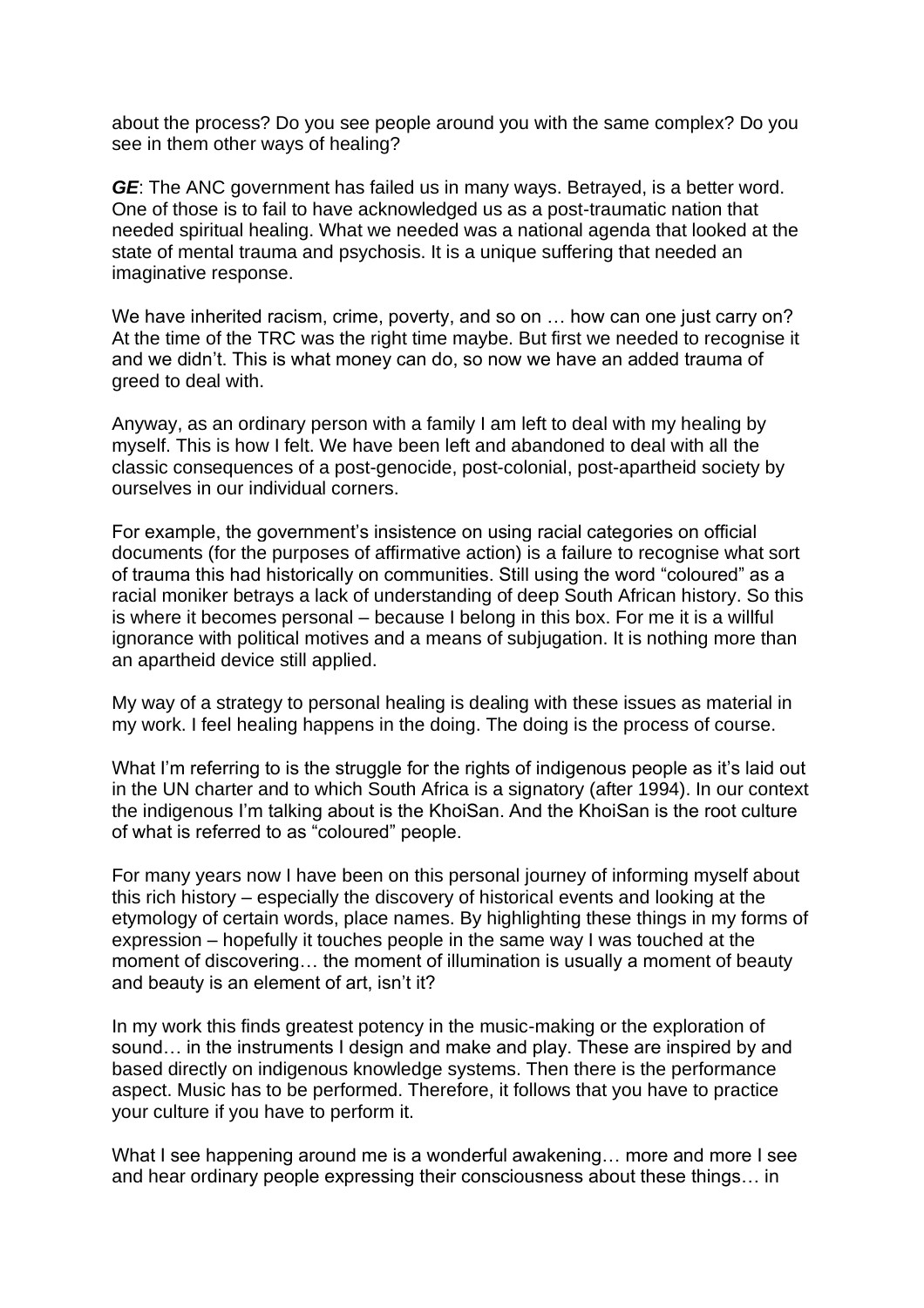simple things like rejecting or questioning the "coloured" tag. That's all one can ask for…

*VG*: Let's talk about money! So much to say here, when it comes to the economy of creativity and culture. So far we discussed ideas and politics, now it's the practicality. I'll dare to ask bluntly what we often tip toe around: did you find a way to make money from your art? Is there truth to the struggling-artist narrative? Did you personally experience the challenge of "making a living" while focusing on art?

*GE*: Economics. Yes. Haha … the "struggling-artist" thing … I thinks it's gone to "persecuted-artist" narrative by now. The politics determines the economics. It's symbiotic. But politically in my opinion we made a big mistake … we chose to follow a capitalist system of doing things before we really gave it any thought.

I'm not trying to be a political scientist here, what I mean is we had the opportunity to create a system that suited our needs as a traumatised society. Maybe a kind of socialist-capitalism could've been a compromise. I don't know. Instead we have a classic Western-styled capitalist system that is essentially a system of competition, competitiveness and greed. This affects everything, therefore, this is what the art world is all about too. Because it operates in that system it too is shaped by that system.

I didn't want to be part of it. I couldn't see myself being owned body and soul by a gallery and then churning out works like a factory production line. So I concentrated on doing what I was always doing – social upliftment stuff – workshops, etc.

I don't need to be on the cover of Time magazine. I still worked hard at my art but figured I would not pursue galleries.

But having said that, I have to admit that I was very lucky in my life because I had the opportunity to teach and that's how I survived. For twenty years. But soon after 1994 I chose to give that up and be an artist. It was because of the dawn of the new freedom era. The atmosphere of positivity was amazing to experience. The hope it engendered. I was caught up in all that and took the gamble of trusting the government in the creation of new society in which artists would be considered important based on their crucial contribution in the years of struggle. But this was not to be.

I was still teaching really, because the NGO thing kinda exploded and it was important to be involved with skills development. I was frequently invited by all manner of NGOs to conduct workshops in art, and later, music, for their particular focus groups – from children to adults – as part of the skills development agenda. I quickly grew to love this kind of work. It gave me a feeling of being "useful".

Anyway, I quickly found out that I couldn't get galleries interested in my work. To be honest, that wasn't my focus at all, especially in the beginning … So I never became an artist that worked within the gallery system. The only times I've had work in gallery situations has been invitations for group exhibitions.

There have always been people who have taken an interest in my work. I think this stems possibly from the reputation that I had built up during the struggle years and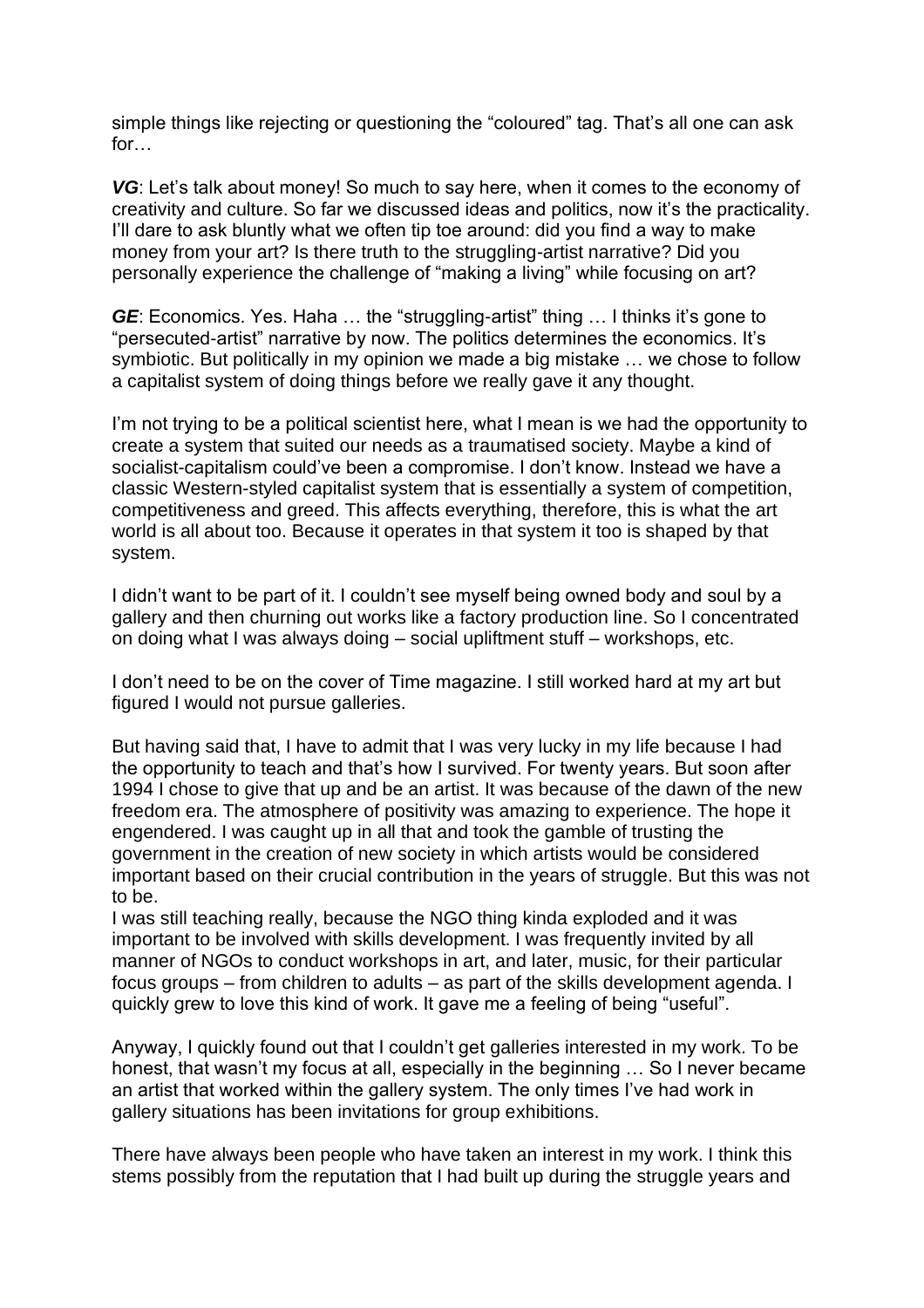also as a result of being included in quite a few publications. So I've been fortunate to sell my work by myself from time to time. This has been my salvation.

The arts are a low priority for the government. I am saddened by the way things have turned out for especially the younger generation of artists now. Nothing has changed significantly all along the food chain … from the accessibility of art in the education system, at community level, at access to tertiary education level and so on and so on.

Things are bleak. You know this thing about First World and Third World … well, in our case we pretend to be a First World economy in a Third World setting and now we end up with all the classic problems of both.

Sorry for going off the subject like this, but it all ties in to the arts economy. I'll give you an example … in Cape Town during the struggle years there was only one community-based arts centre which was CAP (Community Arts Project) and it survived through overseas funding. When 1994 came along you would have thought the new government would have seen this as a model for the future, but CAP eventually closed and to this day there is no community-based arts.

*VG*: How important for you is the dance with the big museums, schools, collectors? Do you feel that part of the art-economy relies on the institutions you are acknowledged by?

*GE*: Yes absolutely. I like your image of the dance. And you can add curators to that list as well. When I was younger the dance started with the art writers, the art critics of newspapers. Nowadays curators have a kind of god-like status. But as I've said before, I never understood how these things work because I was simply never part of the dance. I was a wall flower. I sat out.

Art critics, curators, gallery owners … in general none of these institutions took to my work. Or maybe I just burnt my bridges. I don't know. No South African museum or galleries or collectors own my work.

Ironically, one major museum does have a big collection of my work and that's the Smithsonian Museum of African Art in USA. This happened around 1995 when one of their curators visited me at home and so I conducted the business by myself. Incidentally, a local curator and writer, Mario Pissarra told me that after doing some research there in Washington he discovered that they had more of my work than any other African artist on the continent.

VG: Staying on the question of finances – any advice to the emerging creatives? (myself included).

*GE*: This is difficult because if I use myself as an example. I've survived by being involved in all the peripheral activities like teaching or conducting workshops and reinventing myself along the way with the music. But these activities I find are noble pursuits.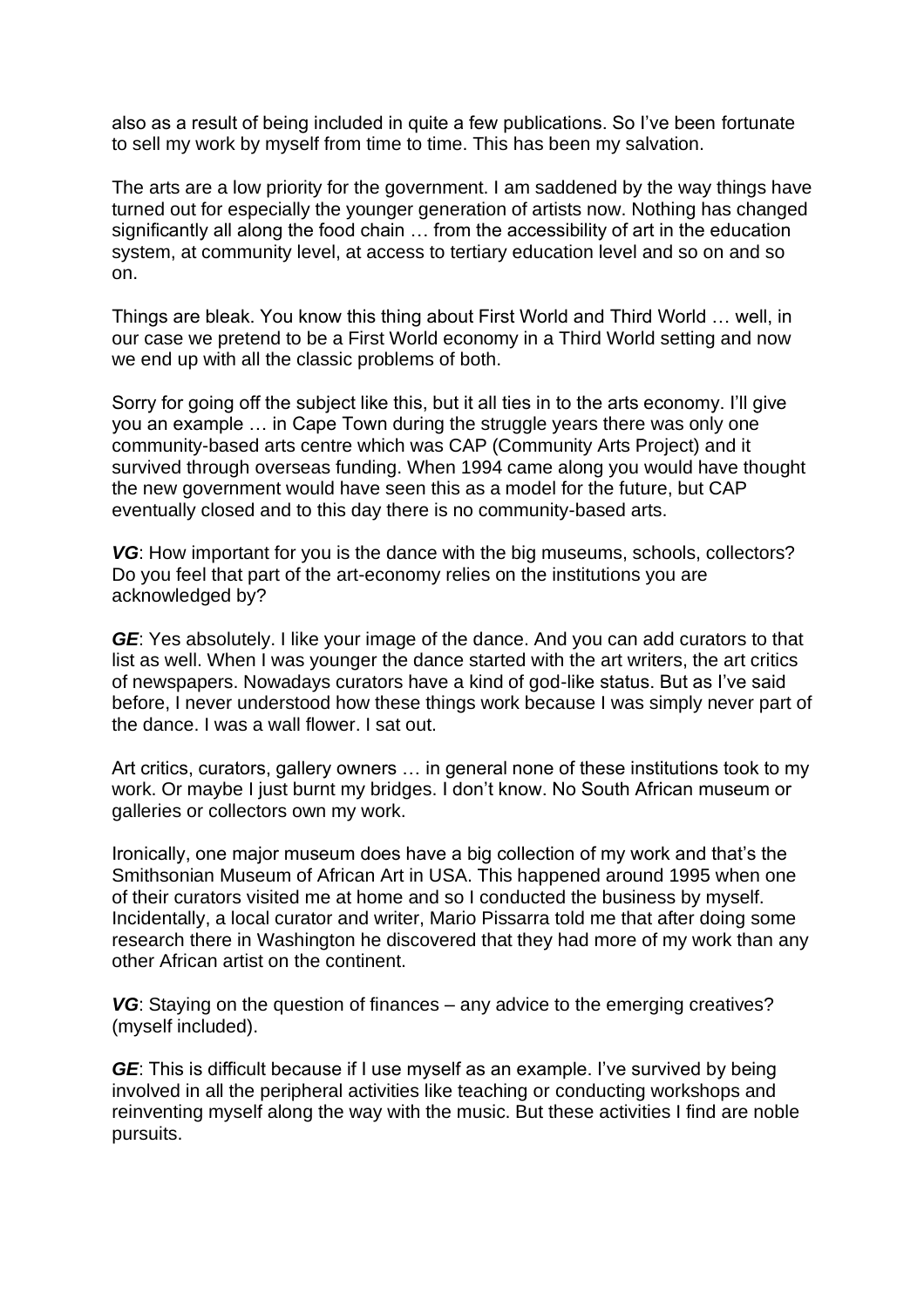My advice would be that you have to start with a vision of the kind of artist you want to be and follow that with a passion. Dedicate yourself to uplifting society – whatever that might be according to your vision. Be a role model – whatever that might be according to your vision. Be useful.

*VG*: Is improvisation – which we've touched on in previous questions about the process of art-making – a way to go also about "career managing"?

*GE*: Definitely. I believe that. Improvisation is an organic process ... an organic way of doing things. I believe we all already have that capacity instinctively. We all have an instinctive idea of what is "right" or what is "wrong". All our actions, however mundane, are guided by decision-making and we spend our whole life honing this skill and then you find that doors open other doors. And so it goes on and on.

Where a lot of us go wrong is where we've placed restrictions on ourselves by following predetermined paths and also this thing of harsh self-judgement. It follows that this must be true for career management as well.

*VG*: How does your family feel about your artistic path? Was your mother worried that you didn't go for a stable engineering or accounting career? Did you worry when your son took on a career as an artist?

*GE*: Life is difficult as you'd expect. Economically, things are getting worse. I've always had nothing but loving support from my family, but I have to say that I have been most fortunate in my life because nothing would be possible without the support of my wife.

Everyone shares in my journey, even in the wider family circle. Partly it's that romantic aura that surrounds the artist. Sometimes, it's like you're living other people's dreams. I'm lucky also, in the sense that in our community, the artistically gifted person is always treated as something special and with a certain amount of awe. This has applied to me since a very young age, so it was always my destiny, I'd say.

I've never had other expectations placed on me.

My mother was ahead of her time when the world was not yet ready for women artists. She was supremely talented and in the perfect world would have been an artist in her own right. So she bequeathed that to me. My mother died many years ago. There is somehow some kind of preservation in you that goes with the passing of a parent.

She lives with me every day. She is right here with me. I cannot explain. She was my greatest motivator and motivation for all kinds of aspects of my life even certain attitudes I recognize sometimes. She understood the artistic impulse and through her life experience, I'm sure she understood that it shouldn't be suppressed. Same goes for my father.